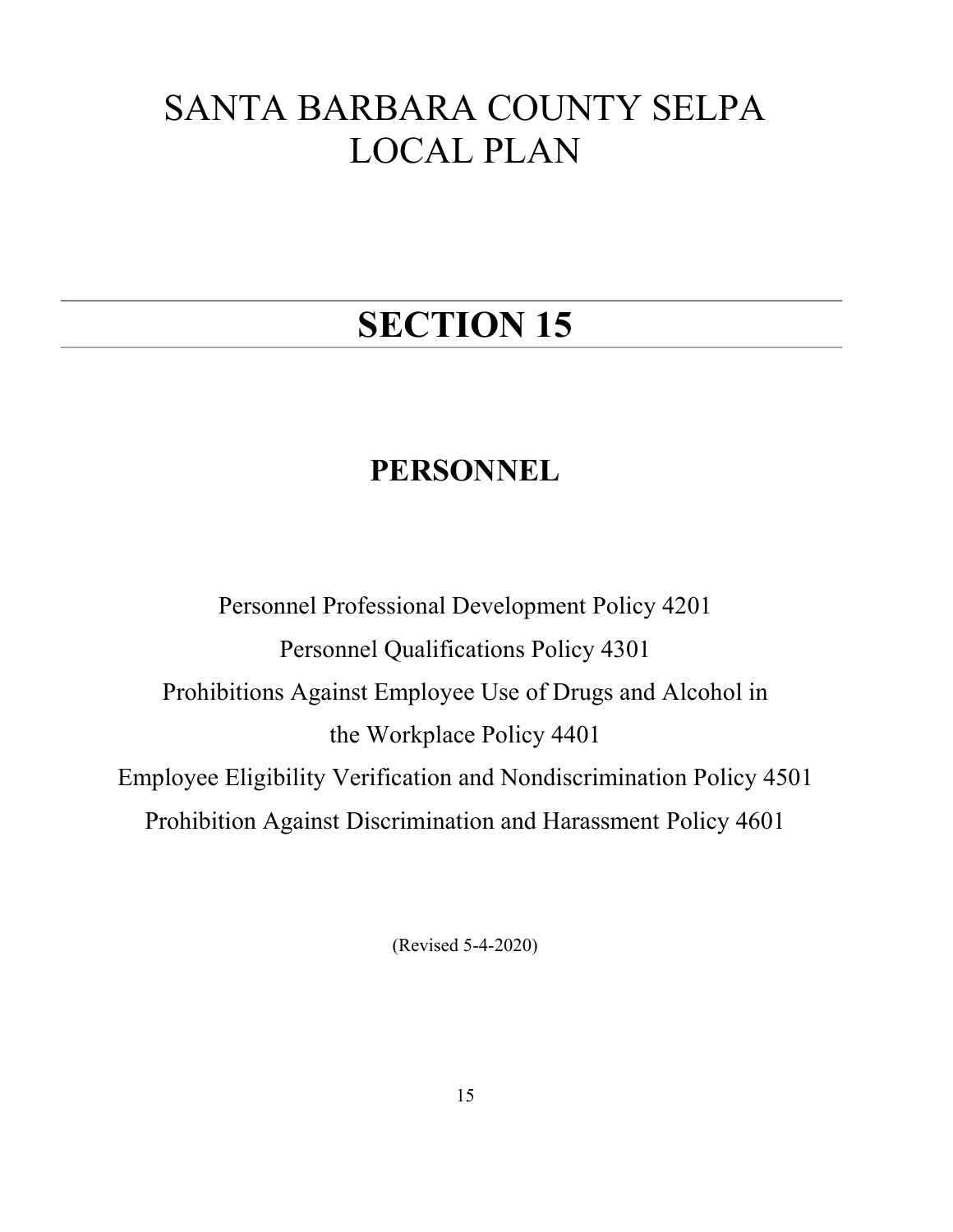4000 PERSONNEL

#### 4200 PERSONNEL PROFESSIONAL DEVELOPMENT

4201 Personnel Professional Development

The Santa Barbara County SELPA will work with districts and the County Education office to make provisions for a continuous staff development program for all teachers serving ages 0 through 21 including special education and general education staff, parents, administrators and other appropriate individuals and community agencies.

(EDUCATION CODE 56240-56243)

| <b>DATE APPROVED:</b> | January 9, 1987  |
|-----------------------|------------------|
| <b>DATE REVISED:</b>  | November 6, 1987 |
| DATE REVISED:         | March 3, 1995    |
| <b>DATE REVISED:</b>  | December 9, 2002 |
| <b>DATE REVISED:</b>  | January 12, 2015 |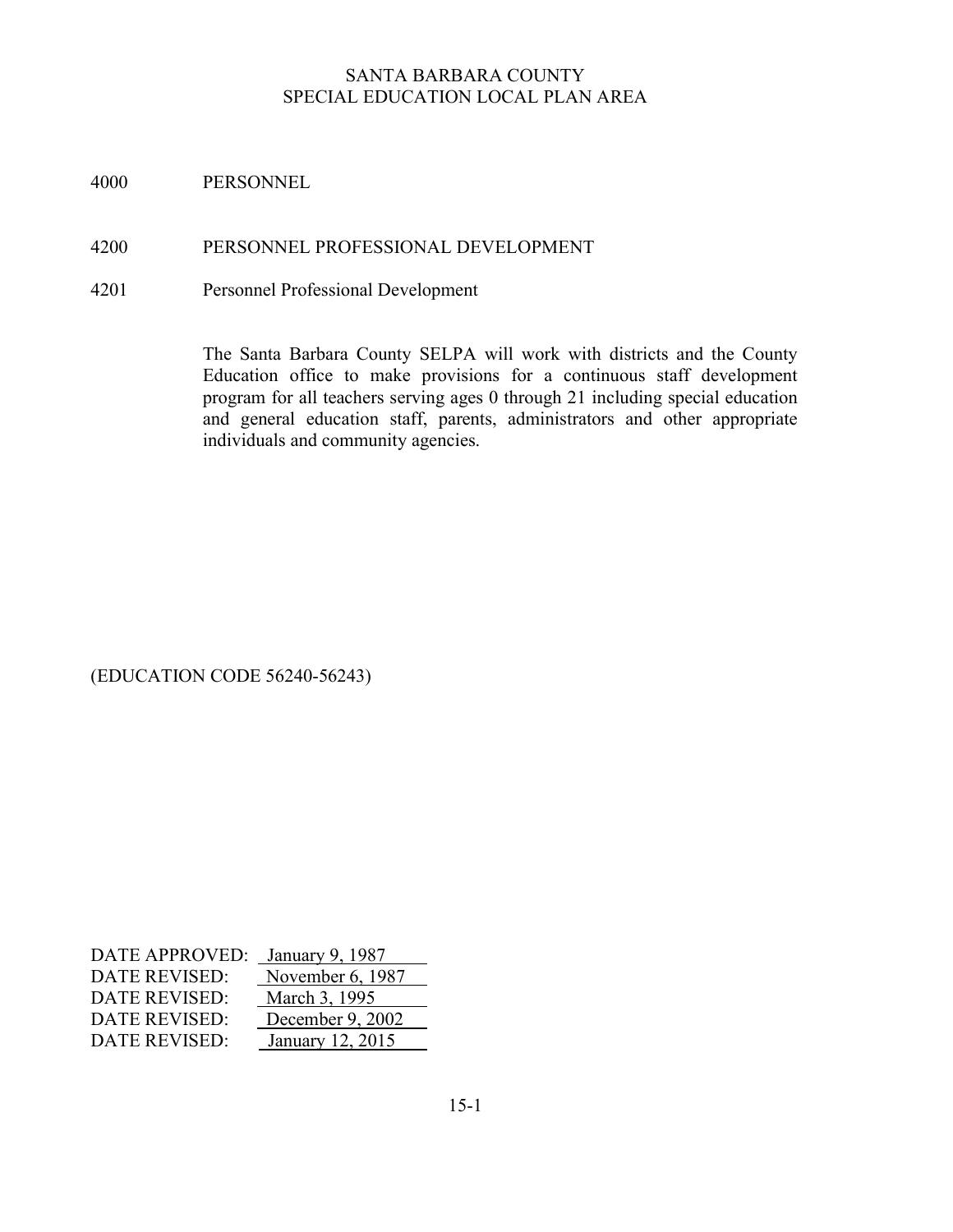#### 4000 PERSONNEL

#### 4300 PERSONNEL QUALIFICATIONS

#### 4301 Personnel Standards

The local education agencies within the SBCSELPA that are responsible for the provision of special education services shall make an ongoing good-faith effort to recruit and hire appropriately and adequately trained personnel to provide special education and related services to children with disabilities, including, where there is a shortage of such personnel, the most qualified individuals available who are making satisfactory progress toward completing applicable course work necessary to meet standards consistent with state law.

Paraprofessionals providing services to children with disabilities shall be provided opportunities for appropriate training and shall be supervised in accordance with the provisions of state law and regulations.

(EDUCATION CODE 56205 (a))

DATE APPROVED: December 9, 2002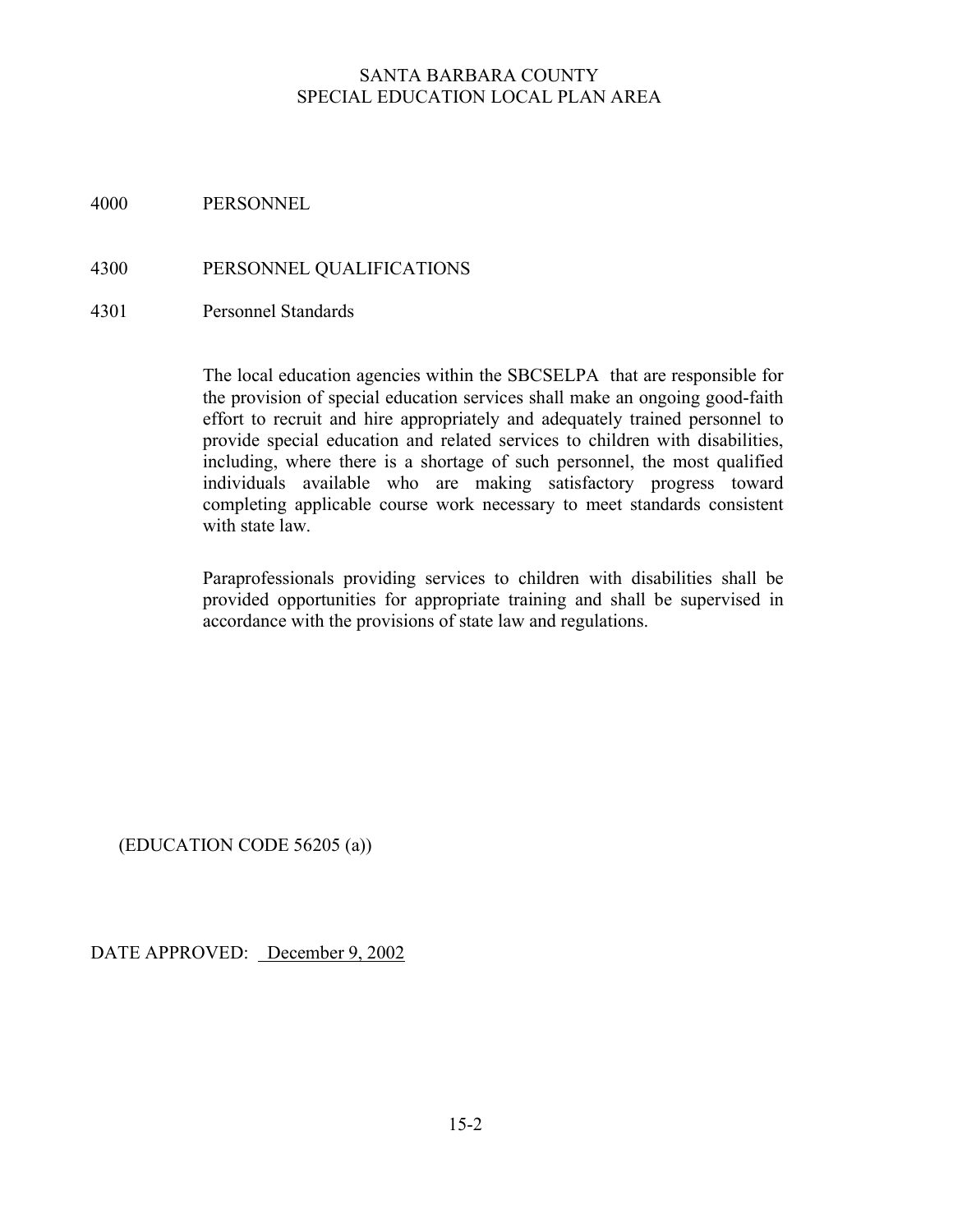4000 PERSONNEL

## 4400 DRUG AND ALCOHOL FREE WORKPLACE

4401 Prohibitions Against Employee Use of Drugs and Alcohol in the Workplace

No employee shall unlawfully manufacture, distribute, dispense, possess, use or be under the influence of any alcoholic beverage, drug or controlled substance at any Santa Barbara County SBCSELPA workplace. These prohibitions apply before, during and after school hours. A Santa Barbara County SELPA workplace is any place where employees of the Santa Barbara County SELPA perform work or are otherwise engaged in SBCSELPA business, including all school district and County Education Office sites.

DATE APPROVED: December 6, 2010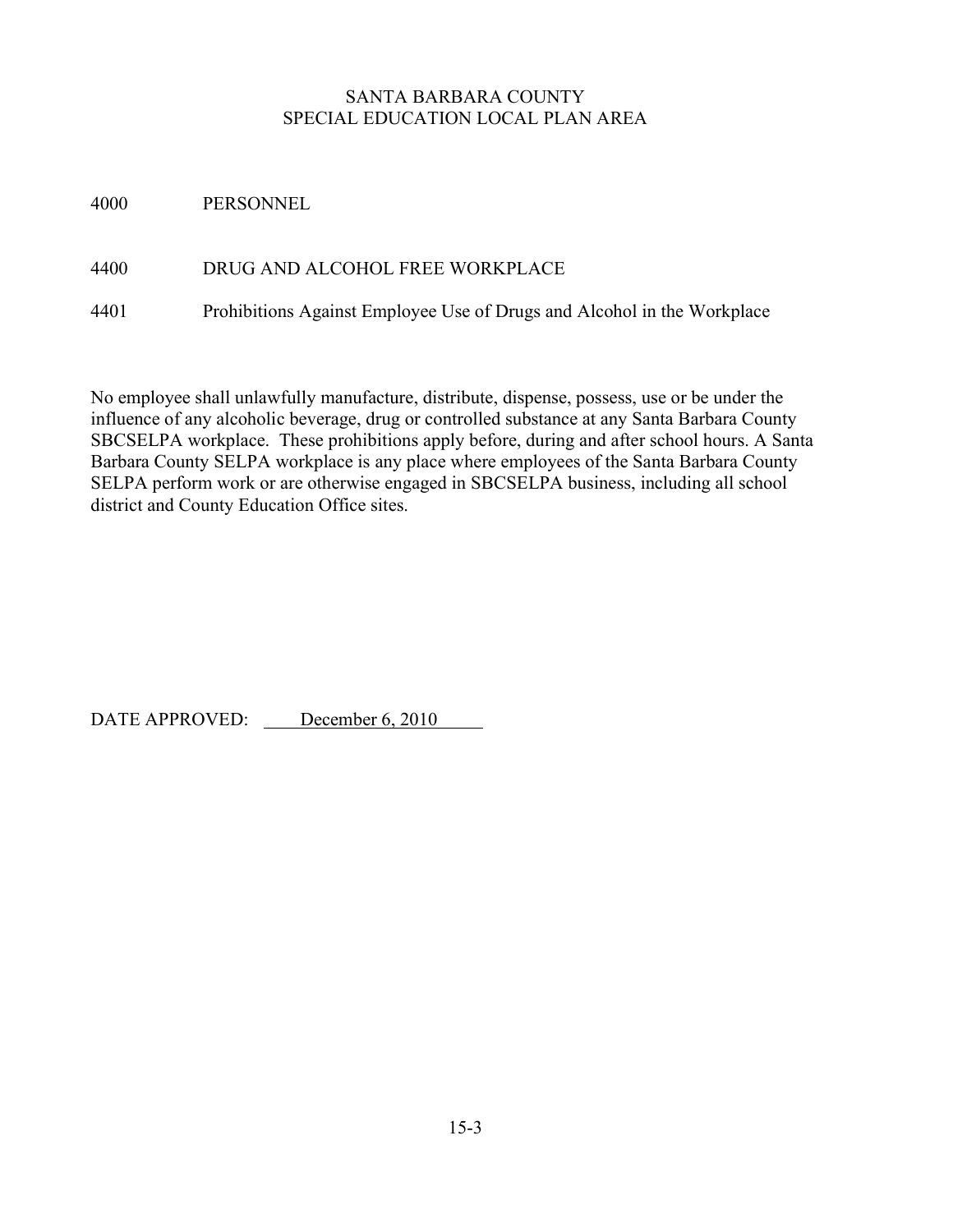4000 PERSONNEL

4500 LEGAL STATUS REQUIREMENT

4501 Employment Eligibility Verification and Nondiscrimination

 The Santa Barbara County SELPA shall employ only those individuals who are lawfully authorized to work in the United States.

 The SBCSELPA Executive Director or designee shall verify the employment eligibility of all persons hired by completing the U.S. Citizenship and Immigration Services Form I-9, Employment Eligibility Verification, for each individual hired and ensure that the SBCSELPA does not knowingly hire or continue to employ any person not authorized to work in the United States.

 In accordance with law, the SBCSELPA Executive Director or designee shall ensure that SBCSELPA employment practices do not unlawfully discriminate on the basis of citizenship status or national origin, including, but not limited to, discrimination against any refugees, grantees of asylum, or persons qualified for permanent or temporary residency.

DATE APPROVED: December 6, 2010